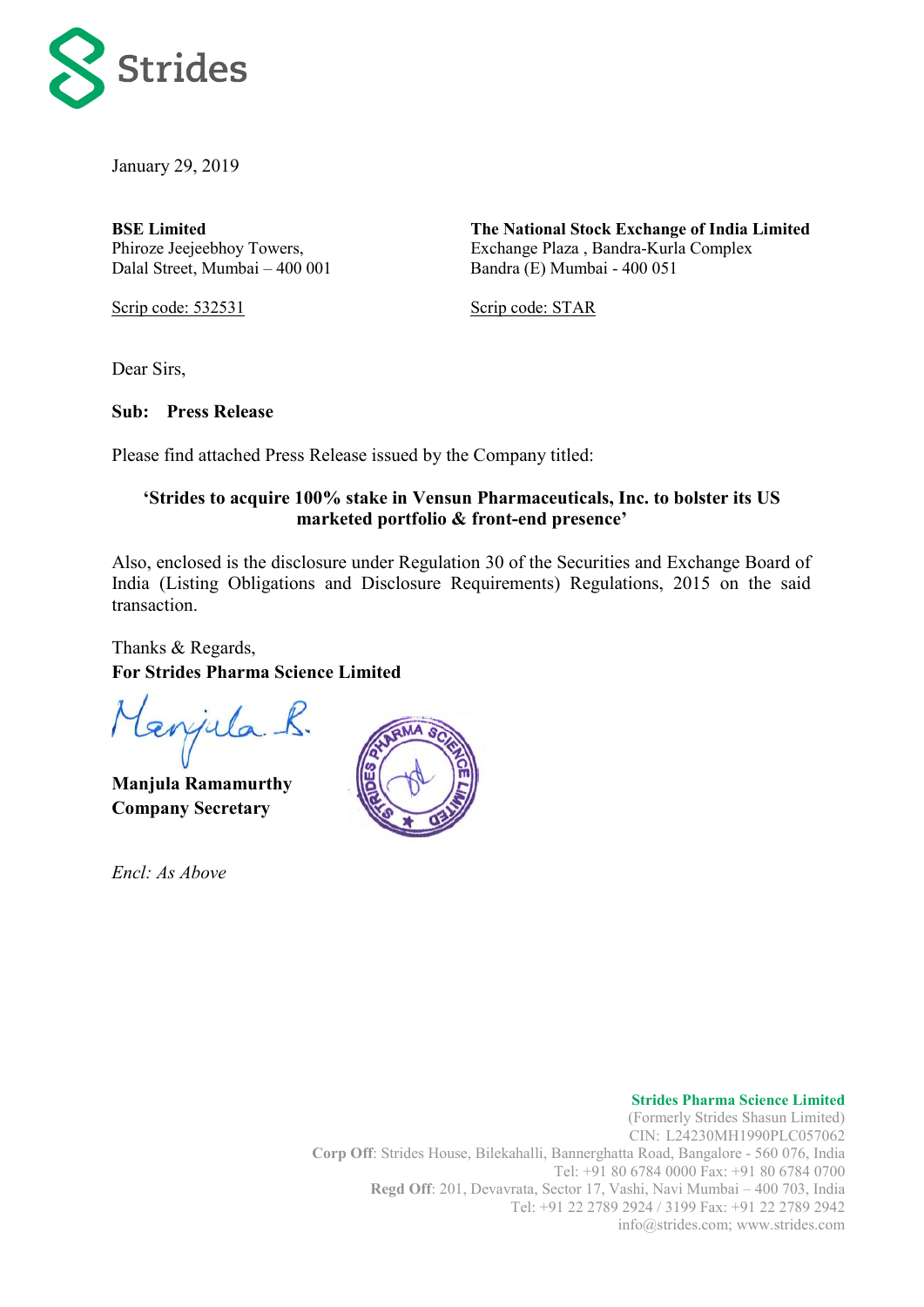

# **Strides to acquire 100% stake in Vensun Pharmaceuticals, Inc. to bolster its US marketed portfolio & front-end presence**

**Bangalore, India, January 29 2019- -** Strides Pharma Science Limited (Strides) today announced that its step down subsidiary Strides Pharma, Inc has today entered into an arrangement to acquire 100% stake in Vensun Pharmaceuticals, Inc.(Vensun), a US-based Generics Company. The board of directors of Strides have taken the same on record.

Vensun was founded in 2011 with an asset-light partner-driven business model to develop products for the US generics markets. It entered into a partnership with the erstwhile Shasun Pharmaceuticals Limited for a range of "difficult to develop" products on a 50:50 profit share arrangement.

Vensun has a strategic focus on niche ANDAs with a portfolio of 16 commercialized ANDAs, four of which are partnered with Strides and constitute a significant part of Vensun's current revenues of US\$ ~17 Mn. Its portfolio also comprises additional 13 filed ANDAs which includes Strides Competitive Generic Therapy (CGT) designated product with US\$ 400 Mn market opportunity. Vensun also has a development pipeline with two other partners for ten products.

### **Strategic Rationale**

- Strides to get unencumbered access to its partnered IP with Vensun including the CGT designated product. If Strides is the first approved applicant, the product could be eligible for a potential 180-day CGT exclusivity which functions equivalently to the Patent Challenge exclusivity for ANDAs.
- Strides existing ANDA portfolio of 86 filings with 31 files pending approval will have additional 12 commercialised ANDAs and 12 files pending approvals from Vensun

### **Consideration**

- Base consideration of US\$ 18 mn for a 100% stake in Vensun and an effective 70% economics on the Strides Partnered portfolio
	- $\circ$  USS 4 mn payable upfront on the closing of the transaction
	- o Strides to assume and guarantee US\$ 14 mn of Vensun debt
- Deferred consideration up to US\$ 75 mn which represents 30% of the economics for Vensun shareholders with respect to the Strides partnered portfolio to be paid over a period of six years.

Kegler Brown Hill & Ritter acted as legal counsel to Strides. SVB Leerink LLC acted as financial advisor and Goodwin Procter LLP acted as legal counsel to Vensun.

### **About Strides**

Strides, listed on the BSE Limited (532531) and National Stock Exchange of India Limited (STAR), is a global pharmaceutical Company headquartered in Bangalore, India. The Company mainly operates in the regulated markets and has an "in Africa for Africa" strategy along with an institutional business to service donor-funded markets. The Company's global manufacturing sites are located in India- Bangalore (two sites), Pondicherry, and Chennai, Singapore, Italy- Milan, and Kenya- Nairobi. The Company focusses on "difficult to manufacture" products that are sold in over 100 countries. Additional information is available at the Company's website at [www.strides.com](http://www.strides.com/)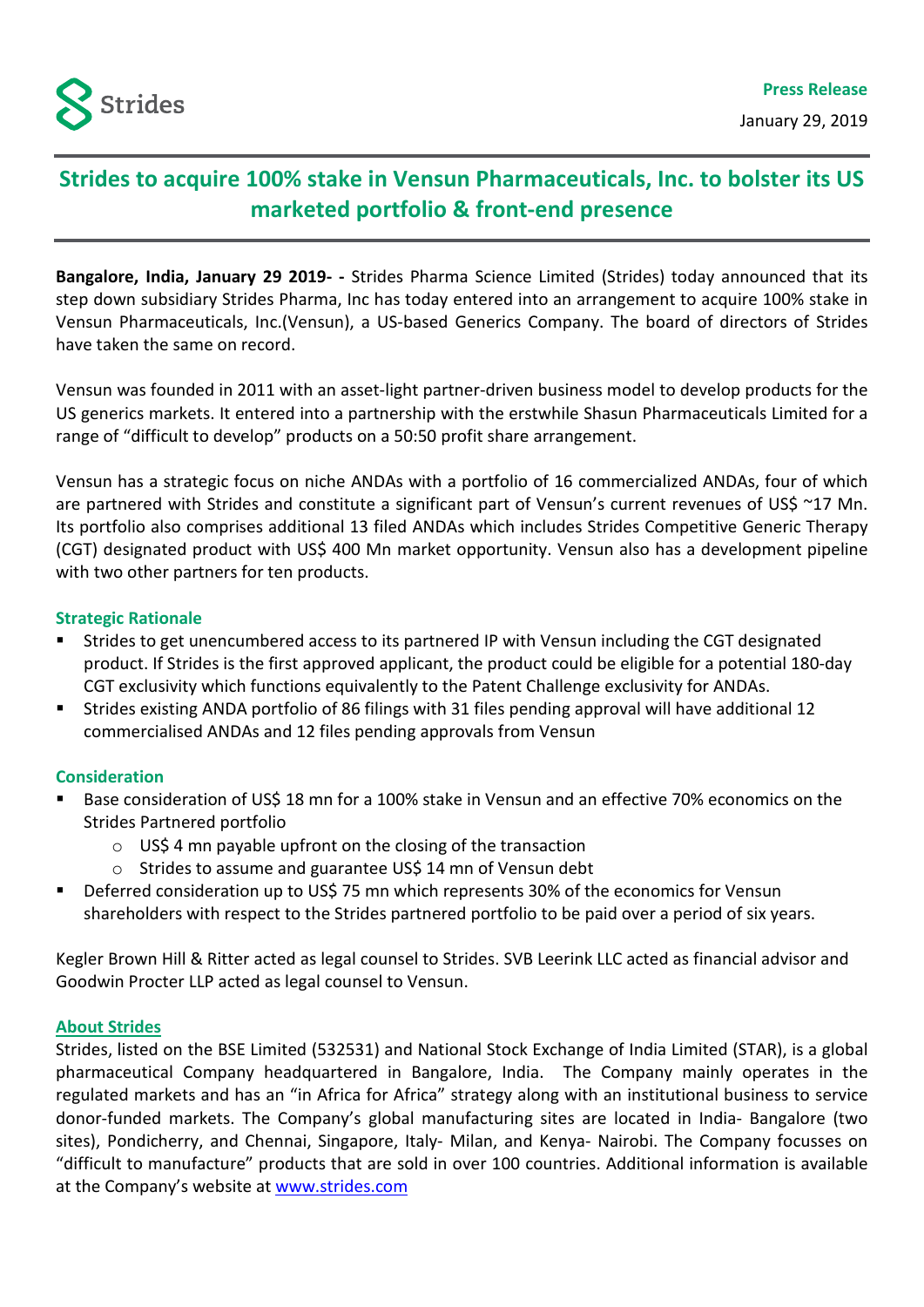# **For further information, please contact:**

| <b>Strides</b>                                      | <b>PR Consultancy</b>             |
|-----------------------------------------------------|-----------------------------------|
| <b>Badree Komandur</b>                              | Fortuna PR                        |
| Executive Director - Finance                        | K Srinivas Reddy: +91 90005 27213 |
| +91 80 6784 0747                                    | srinivas@fortunapr.com            |
|                                                     |                                   |
| <b>Investor Relations:</b>                          | K Priya: +91 95354 25418          |
| Kannan. N: +91 98450 54745                          | priya@fortunapr.com               |
| <b>Vikesh Kumar: +91 80 6784 0827</b>               |                                   |
| Sandeep Baid: +91 80 6784 0791                      |                                   |
| Email: sandeep.baid@strides.com                     |                                   |
|                                                     |                                   |
| <b>Strides Pharma Science Limited</b>               |                                   |
| (Formerly Strides Shasun Limited)                   |                                   |
| CIN: L24230MH1990PLC057062                          |                                   |
| Regd. Office: 201, 'Devavrata', Sector - 17, Vashi, |                                   |
| Navi Mumbai - 400 703                               |                                   |
| Corp. Office: Strides House, Bannerghatta Road,     |                                   |
| Bangalore - 560076                                  |                                   |

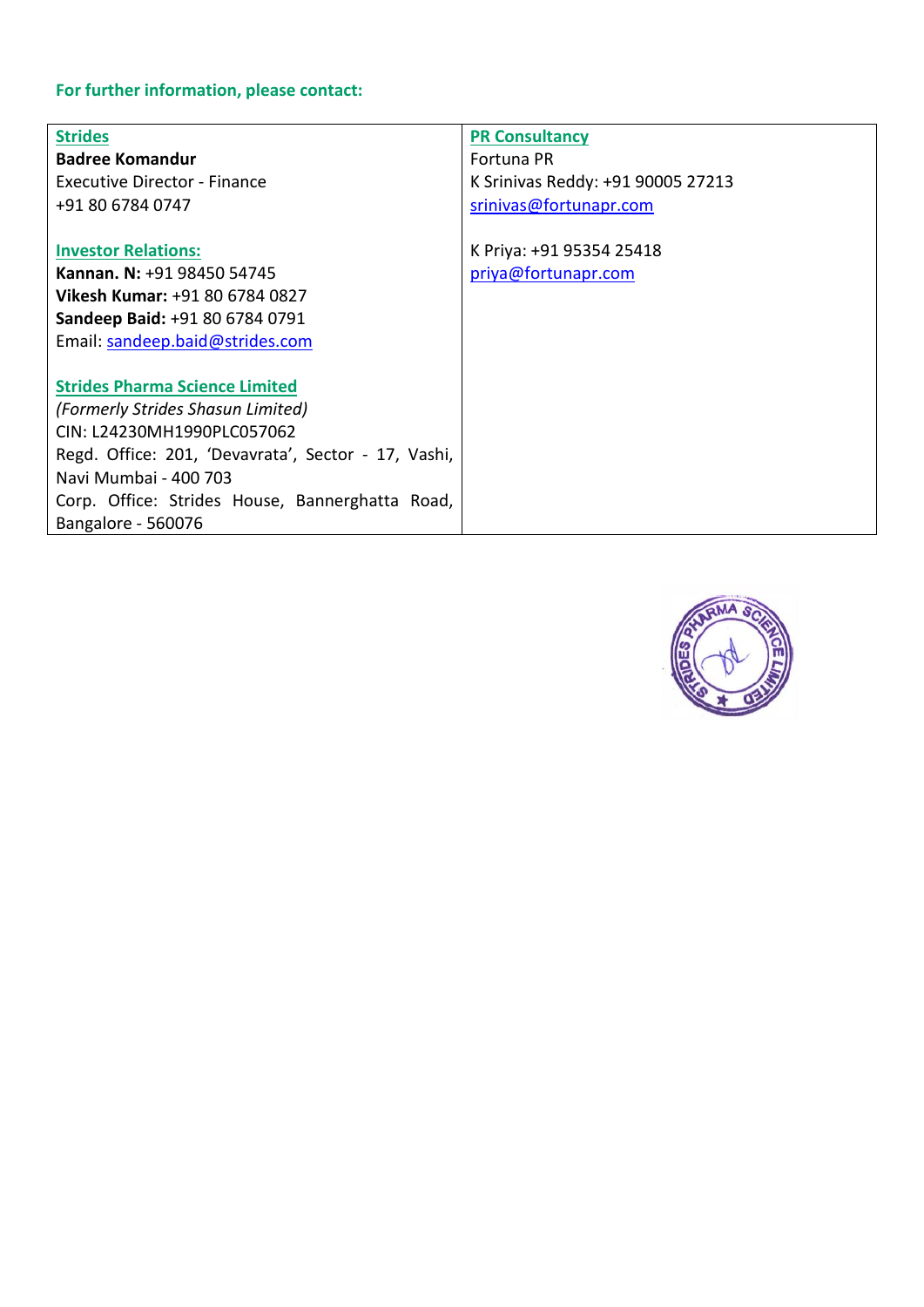

#### **Disclosure under Regulation 30 of the Securities and Exchange Board of India (Listing Obligations and Disclosure Requirements) Regulations, 2015**

#### **Acquisition of 100% stake in Vensun Pharmaceuticals, Inc.**

| Sr.<br>N <sub>0</sub> | <b>Particulars</b>                                                                                                                                                                                          | <b>Remarks</b>                                                                                                                                 |  |
|-----------------------|-------------------------------------------------------------------------------------------------------------------------------------------------------------------------------------------------------------|------------------------------------------------------------------------------------------------------------------------------------------------|--|
| 1.                    | Name of the Target entity, details in brief<br>such as size, turnover etc.                                                                                                                                  | Vensun Pharmaceuticals, Inc., USA<br>CY 2017 - Turnover: USD 13.19 Mn                                                                          |  |
| 2.                    | Whether the acquisition of the Target entity<br>falls within the related party Transaction<br>and whether the promoter/ promoter<br>group/group companies have any interest in<br>the entity being acquired | No                                                                                                                                             |  |
| 3.                    | Industry to which Target entity being<br>acquired belongs                                                                                                                                                   | Pharmaceuticals                                                                                                                                |  |
| 4.                    | Objects and effects of acquisition                                                                                                                                                                          | To accelerate front-end driven growth in the<br>US.<br>Strides to get access to additional 16 approved<br>ANDAs and 12 files pending approvals |  |
| 5.                    | Brief details of any governmental or<br>regulatory approvals required for the<br>acquisition                                                                                                                | None                                                                                                                                           |  |
| 6.                    | Indicative time period for completion                                                                                                                                                                       | Q4 FY 19                                                                                                                                       |  |
| 7.                    | Nature of consideration                                                                                                                                                                                     | Cash                                                                                                                                           |  |
| 8.                    | Percentage of shareholding/control<br>acquired and/ or number of shares acquired                                                                                                                            | 100%                                                                                                                                           |  |
| 9.                    | Cost of acquisition or the price at which the<br>shares are acquired                                                                                                                                        | Base consideration of US\$ 18 mn for a 100%<br>stake in Vensun and an effective 70%<br>economics on the Strides Partnered portfolio:           |  |

#### **Strides Pharma Science Limited**

(Formerly Strides Shasun Limited) CIN: L24230MH1990PLC057062 **Corp Off**: Strides House, Bilekahalli, Bannerghatta Road, Bangalore - 560 076, India [Tel: +91](tel:+91) 80 6784 0000 Fax: +91 80 6784 0700 **Regd Off**: 201, Devavrata, Sector 17, Vashi, Navi Mumbai – 400 703, India Tel: +91 22 2789 2924 / 3199 Fax: +91 22 2789 2942 info@strides.com; www.strides.com